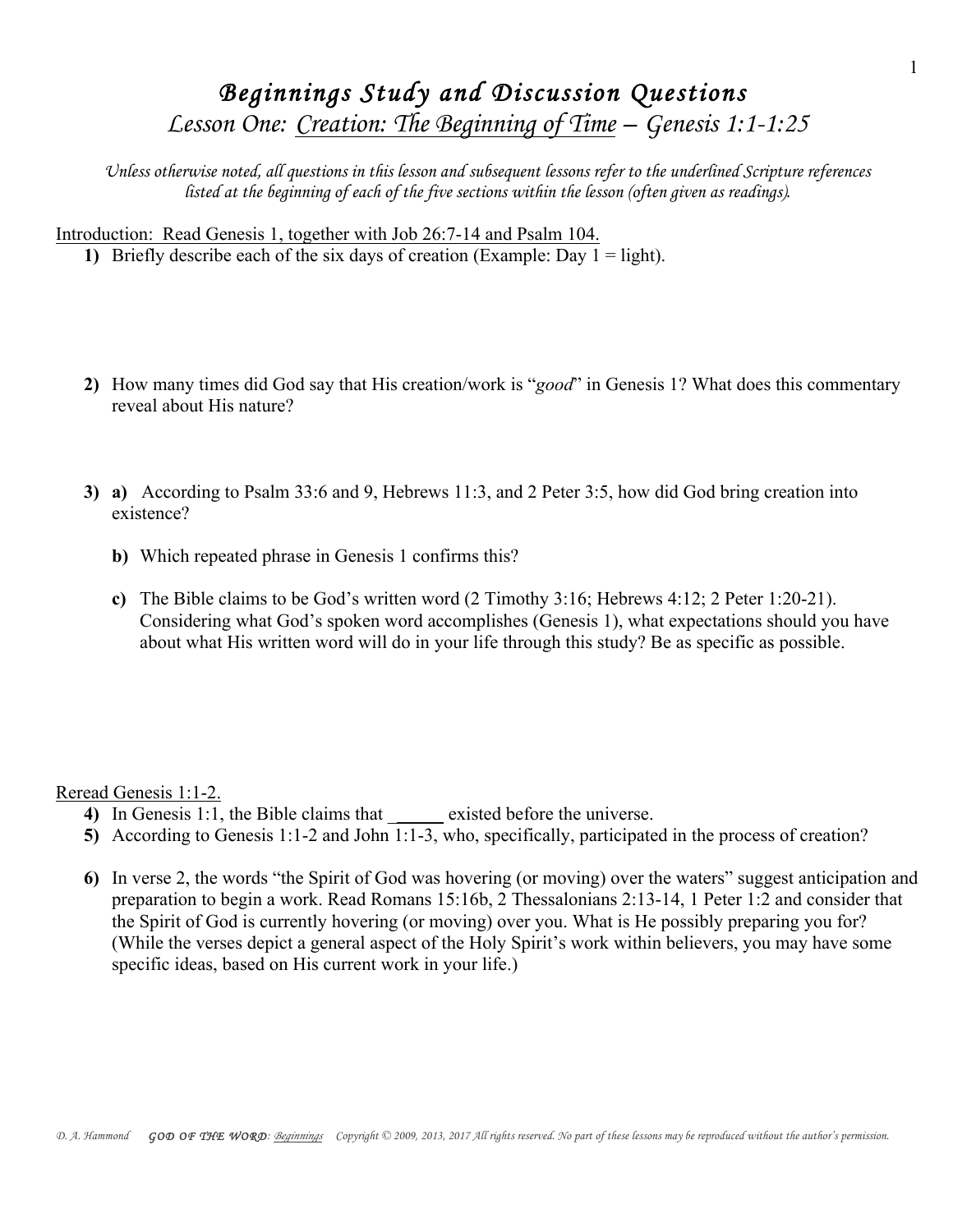Reread Genesis 1:3-19.

- **7)** God's creation of light was literal. In many other places, the Bible uses the term "light" symbolically. What does light represent in the following passages: 2 Samuel 22:29; Ezra 9:8; Psalm 13:3, 36:9, 43:3, 119:105; Isaiah 2:5; Isaiah 60:1, 19-20 (see together with John 1:1-9 and 8:12, Ephesians 5:14, and Revelation 21:23); Matthew 5:14-16; 2 Corinthians 4:4; and 1 John 1:5-7?
- **8)** Which phrase in Genesis 1:11-12 (also repeated in verses 21, 24, and 25) explains that God's creation was orderly and had divinely established parameters?
- **9) a)** What purposes are given for the creation of the heavenly bodies in verses 14-19?
	- **b)** Write a prayer of thanksgiving for specific ways you have benefited from the existence of the sun, moon, and stars in the past twenty-four hours. Make an effort to thank the Lord for these specific gifts a number of times throughout the day. At the end of the day, record the impact of your mindfulness and thanksgiving.

Reread Genesis 1:20-25.

- **10)** God blessed the living creatures in verse 22. What does it mean to "bless"? (You may consult a dictionary or speak from experience.) What was God's command to the living creatures?
- **11)** Read Job 38:4, 39-41 and 39:1-30. From this passage and your own observation of nature, what is God's attitude toward the creatures He has made?

**12)** Read Matthew 6:25-33. With what worry or personal need will you trust God today?